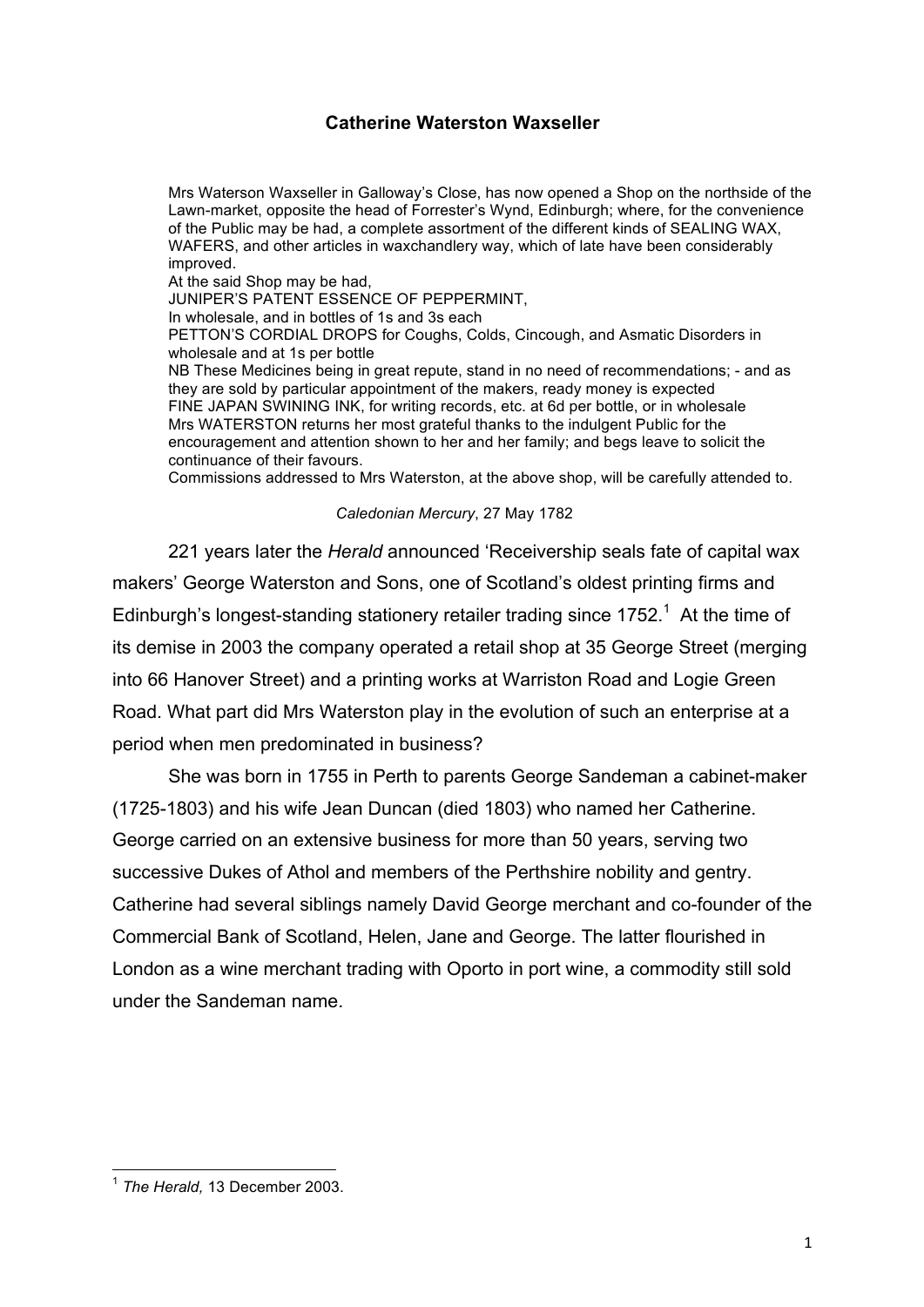

The Sandeman family belonged to a branch of the Church of Christ, a small religious sect named Glasites after John Glas the founder who was born in Auchtermuchty in 1695, the son and grandson of ministers of the Church of Scotland. Educated at the grammar school of Perth and the University of St Andrews, in 1719 he became minister at Tealing near Dundee. He soon, however, grew unhappy with what he considered to be the conflict between the simple order of the New Testament and the practices of the Church of Scotland with its hierarchy of church councils. In 1725 he formed a society drawn from his own and neighbouring parishes; and in 1729 published his treatise *The Testimony of the King of Martyrs* in which he expressed his beliefs that there were no grounds in the New Testament for a national church, magistrates in the church or national covenants; and that true Reformation could only be achieved by the word and spirit of Christ. The synod of Angus and Mearns deposed him.



John Glas

Glas and colleague Francis Archibald, expelled from his charge at Guthrie, ministered to small groups of believers in Glasgow, Dundee and Arbroath and by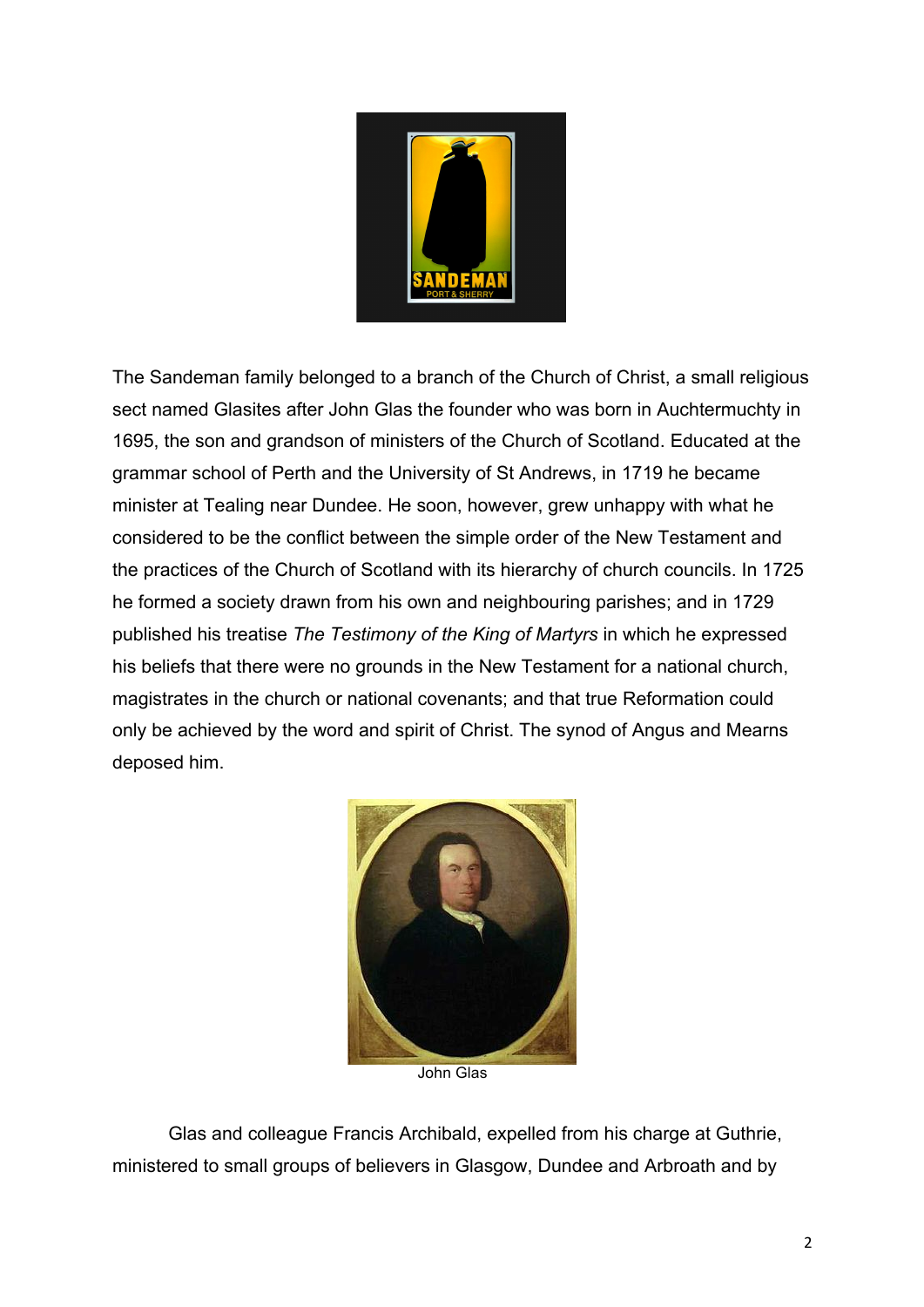1738 Perth hosted meetings of followers who included members of the Sandeman family. Later John Glas was restored as a minister of Jesus but not as a minister of the Church of Scotland and by his death in 1773, Glasite churches existed in Dundee, Perth, Edinburgh, Dunkeld, Arbroath, Montrose, Glasgow, Galashiels, Leith, Paisley, Newburgh, Cupar, Leslie, Kirkcaldy; and in Cumbria, Newcastle and London. Robert Sandeman, son-in-law of John Glas, was hugely instrumental in spreading the word; and in America where he died in 1770 the adherents bore the name of Sandemanians. Robert Sandeman, son of David Sandeman, Perth cloth merchant, was the brother of George and uncle of Catherine. Born around 1718, as a teenager he began studies in Edinburgh where he encountered the newly established Glasite church. Without completing his course he returned to Perth where he became a partner with his brother William in linen manufacturing. By 1744 he had been ordained as an elder of the Perth Glasite church and had retired from business to further the Glasite cause.

This background and her family connections remained crucial for Catherine throughout her life. In 1776 she became the second wife of William Waterston wax chandler of Edinburgh whom she must have met when he made business trips to Perth. William Waterston was born in 1729 in Spott, East Lothian where his father John Watherston (sic) worked as head gardener to Lord Alexander Hay. The Watherston family gravestone records:

Here lies John Watherston gardener in Spott who died Feb 8 1751 aged 73 years also Agnes Kemp his spouse who died Dec 18 1759 aged 65 years also Alex Watherston their son sometime gardener at Dunbar lived a married life with Helen Deans his spouse 23 months and died April 18 1771 aged 49 years

William Waterston attended school at Dunbar where according to his son George he received 'a better education than might have been expected', his lessons having included arithmetic, bookkeeping and subjects connected with natural philosophy.<sup>3</sup> He subsequently acted as an assistant to the Dunbar schoolmaster but in 1751, the year of his father's death, he departed for Edinburgh to seek employment in a mercantile house. He worked for a short time as a clerk and shopkeeper for James Lorimer dealer in torches and flambeaux. Lorimer, however, was imprisoned for debt and the shop closed in January 1752. Family tradition as recorded by George Waterston, attributed his father's acquisition of tradecraft in wax manufacture to an

 <sup>2</sup> National Library of Scotland, Acc.12330/1, Waterston Archive.

 $3$  Ibid.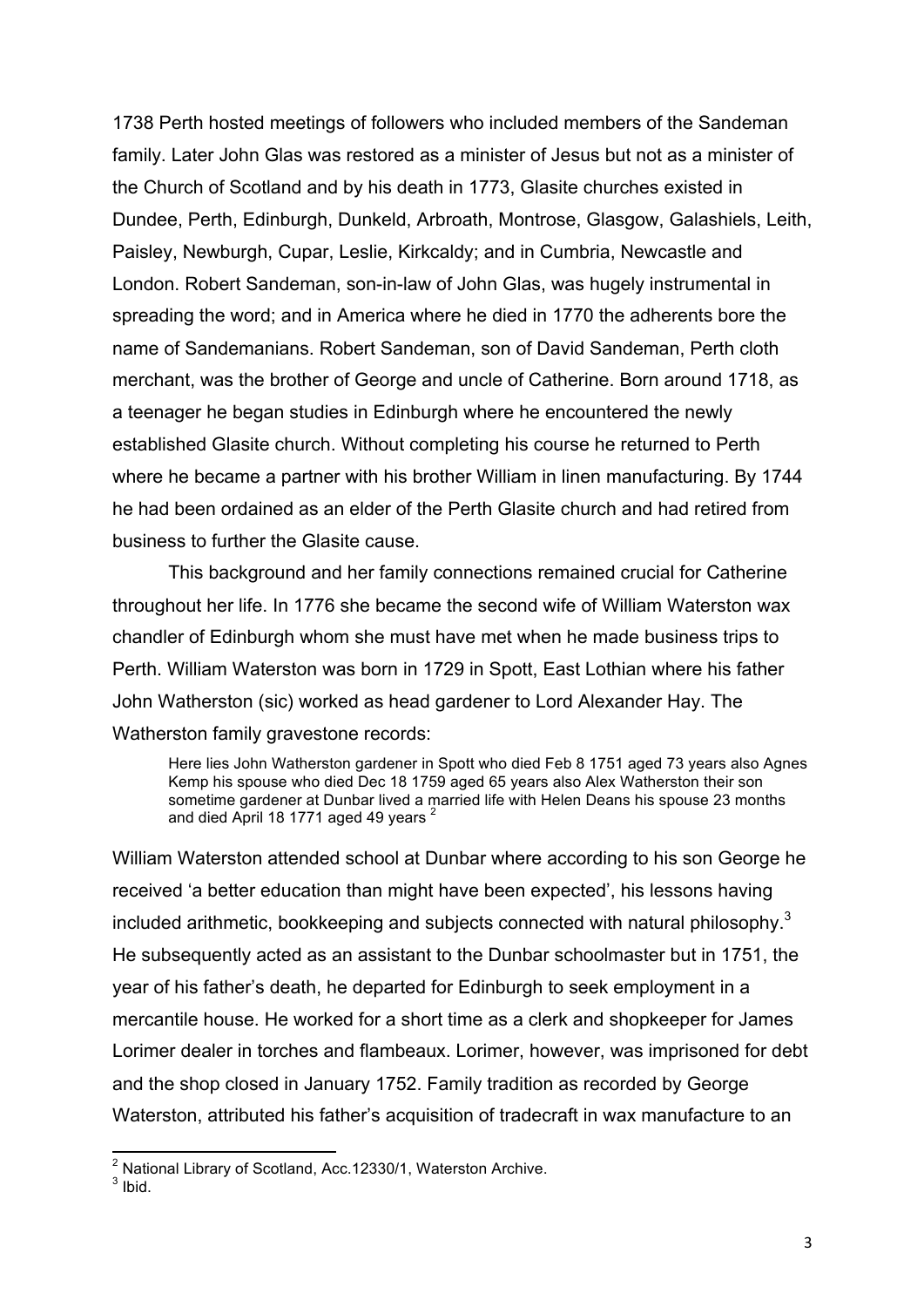adventurer from London named Chase who had arrived in Edinburgh in 1749. Whatever the facts William leased a small workshop in the Cowgate at a yearly rent of £1 10s and began to manufacture sealing wax, wafers and flambeaux.

Flambeaux or flaming torches, usually about three feet long and carried by linkboys, lit the streets for pedestrians or the occupants of sedan chairs in a prestreet lighting era. The first customer of William Waterston, the Duke of Hamilton, ordered flambeaux in December 1752.<sup>4</sup>



John Kay*, A Fireman and a Linkboy*, c.1792, National Galleries of Scotland

Sealing wax and paste wafers sealed folded letters and documents before envelopes came into use in the nineteenth century. Probably at first Waterston used imported Dutch wax but he quickly began experimenting to improve quality and purchased such commodities as beeswax, camphor, red lead, flour, lac, vermillion, rosin lamblack. His manufacturing appliances included copper pans, wafer tongs, punches, pestles, mortars and riddles. His efforts paid off when he won two silver medals at the industrial exhibition organised by the Edinburgh Society for the Promotion of Arts, Sciences and Manufactures in 1756 – for best sealing wax and best wafers.

William Waterston's Day Book for 1752-1760 demonstrates a steady growth in business with many regular Edinburgh customers including Kincaid and Donaldson printers and stationers to the king. By 1765, however, his market had

 <sup>4</sup> NLS, Acc.12235/1, Day Book of William Waterston, 1752-1760.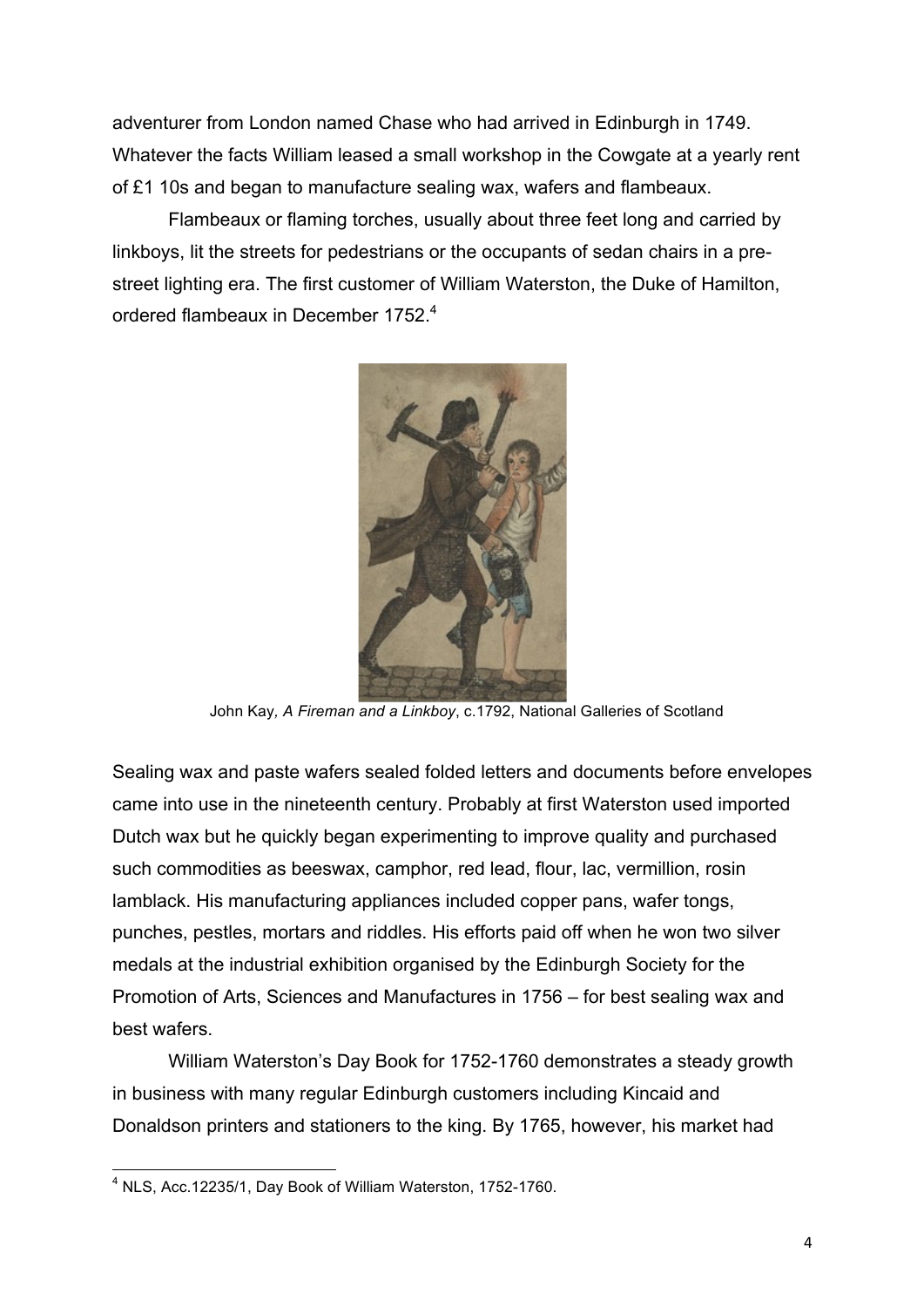spread widely with buyers in Inverness, Lanark, Glasgow, Dunbar, Haddington, Stirling, Perth, Aberdeen, Greenock, Montrose, Cupar, Ayr, Dundee, Kilmarnock, St Andrews, Kelso, Paisley, Berwick and London. That there were Glasite communities in these places is unlikely to be coincidence. In 1758 William married Theodosia Jackson daughter of Gideon Jackson WS; and in 1764 felt sufficiently prosperous to purchase property and ground at the foot of Dunbar's Close Lawnmarket originally belonging to John Dunbar and inherited by his granddaughter Barbara. This consisted of the third and ground flats of an old tenement with a piece of garden ground to the north. In 1770 Waterston built a two-storied house with a pavilion roof which accommodated both dwelling house and workshop in approximately the area where the headquarters of the Bank of Scotland now stands. The property was to be inherited by his and Theodosia's children but of the three, only Margaret survived. She sold it to the Bank in 1803 and converted the proceeds to Commercial Bank stock. On her death in 1816 her half brother George inherited the investment.

The only evidence in the Waterston Archive relating to William Waterston's workshop arrangements is a receipt dated 19 August 1769 and signed by James Mcmillan stating that he had:

Received from William Waterston Wax Chandler in Edinburgh Two pounds twelve shillings sterling as one half years wages from 27 February last to the 27current over and above shillings which I receive every week conformable to contract<sup>5</sup>

James Mcmillan probably acted as a clerk as his initials appear opposite entries for receipts of payments in Waterston's Day Book begun in 1752. According to George Waterston, his father made all the finer articles himself and employed only one workman to make the inferior items though George would have been too young to have had personal knowledge of this. Goods were sold on the premises as Waterston had no shop front to the street.

Theodosia Jackson or Waterston died in 1775. In 1776 William married Catherine Sandeman of Perth and in the same year became a burgess of that city. Catherine acquired a step-daughter Margaret aged 12 and she and William produced three more children – William born 10 May 1777, George born 4 December 1778 and John born posthumously on 26 March 1780. In February 1780 William Waterston died after what his son described as a 'short and violent illness'.<sup>6</sup> Thus Catherine was widowed just before her 26th birthday and left in charge of four

 <sup>5</sup> NLS, Acc.12235/45.

 $6$  NLS, Acc. 12330/1.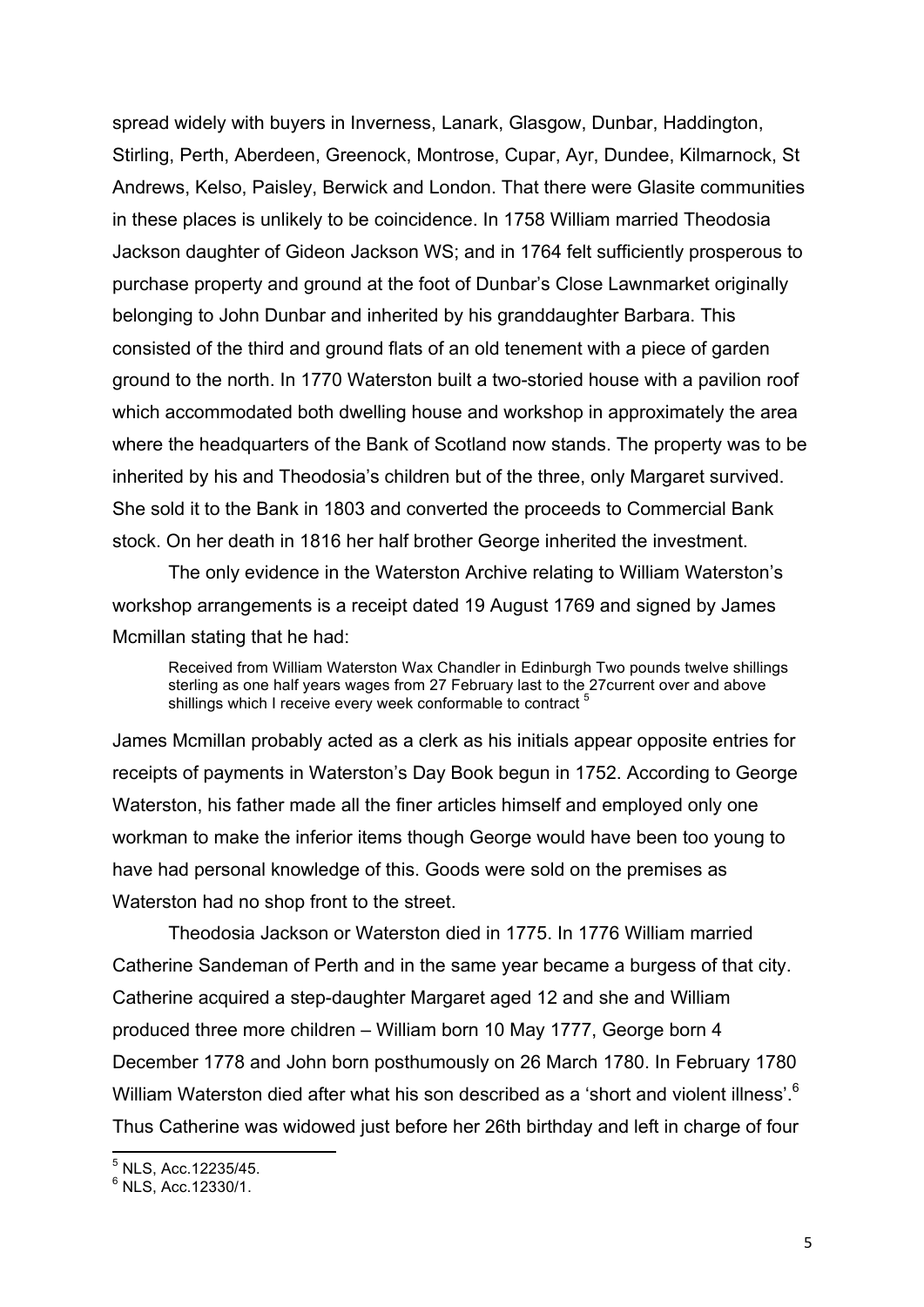children. As her husband died intestate his daughter inherited his land and property, with his second wife and family sharing his stock, furniture and other goods. What knowledge she had of the wax manufacturing business is unknown though her son felt that she had had no opportunity of acquiring any and the sole workman did not remain long in his job to enlighten her. Catherine, however, belonged to a commercially enterprising family who were not slow to rally round. Her cousin Robert Sandeman came to her assistance but unfortunately not for long as he had poor health and died young. William Waterston's good customers Kincaid and Donaldson also provided support and through her own sterling efforts Catherine recruited workers and launched her first shop in the adjacent Galloway's Close in 1782.

Her inclusion of herbal medicines in the list of items offered for sale in her first advertisement of 27 May 1782 perhaps indicates a reluctance to place a reliance on wax products alone. Or possibly she saw the potential of a growing market. John Juniper had patented his essence of peppermint in 1762 and this remedy became one of several eighteenth-century medicines to be produced into the twentieth century. A description was added to the *Caledonian Mercury* notice of 1 July 1782, namely its efficacy for stomach complaints, oppressions and seasickness; and that a great many inns in England kept this essence. By December Catherine had added pectoral drops and Daffy's Elixir to her wares along with Italian washball, a laundry aid.

In January 1783 in addition to a large assortment of best quality wax candles at 3s 4d per lb., wax flambeaux and white bleached wax at a very low price, C. Waterston offered:

EMOLLENT LEMON LOZENGES remarkably cooling and agreeable at 6d and 1s 6d per box; also CHEMICAL PECTORAL DROPS prepared from honey and the richest balsams for bad coughs, colds, asthmas and consumption bottles 1s and 3s.<sup>7</sup>

She continued, however, to advertise her varieties of wax candles of various sizes, her flambeaux and 'every other article in the Wax Chandlery line, whole sale and retail on moderate terms' adding to the notice of March 1783 that 'The Wax and Wafers may be depended on and will give satisfaction to the nicest judges'.<sup>8</sup> Catherine was still selling Juniper's Essence along with wax products in 1785 and 1787 with essence of peppermint, vegetable balsam and Fife honey at 6d per pint in May 1788. By this time, however, her personal circumstances had changed and the

<sup>&</sup>lt;sup>7</sup> Caledonian Mercury, 8 January 1783.<br><sup>8</sup> Ibid., 22 March 1783.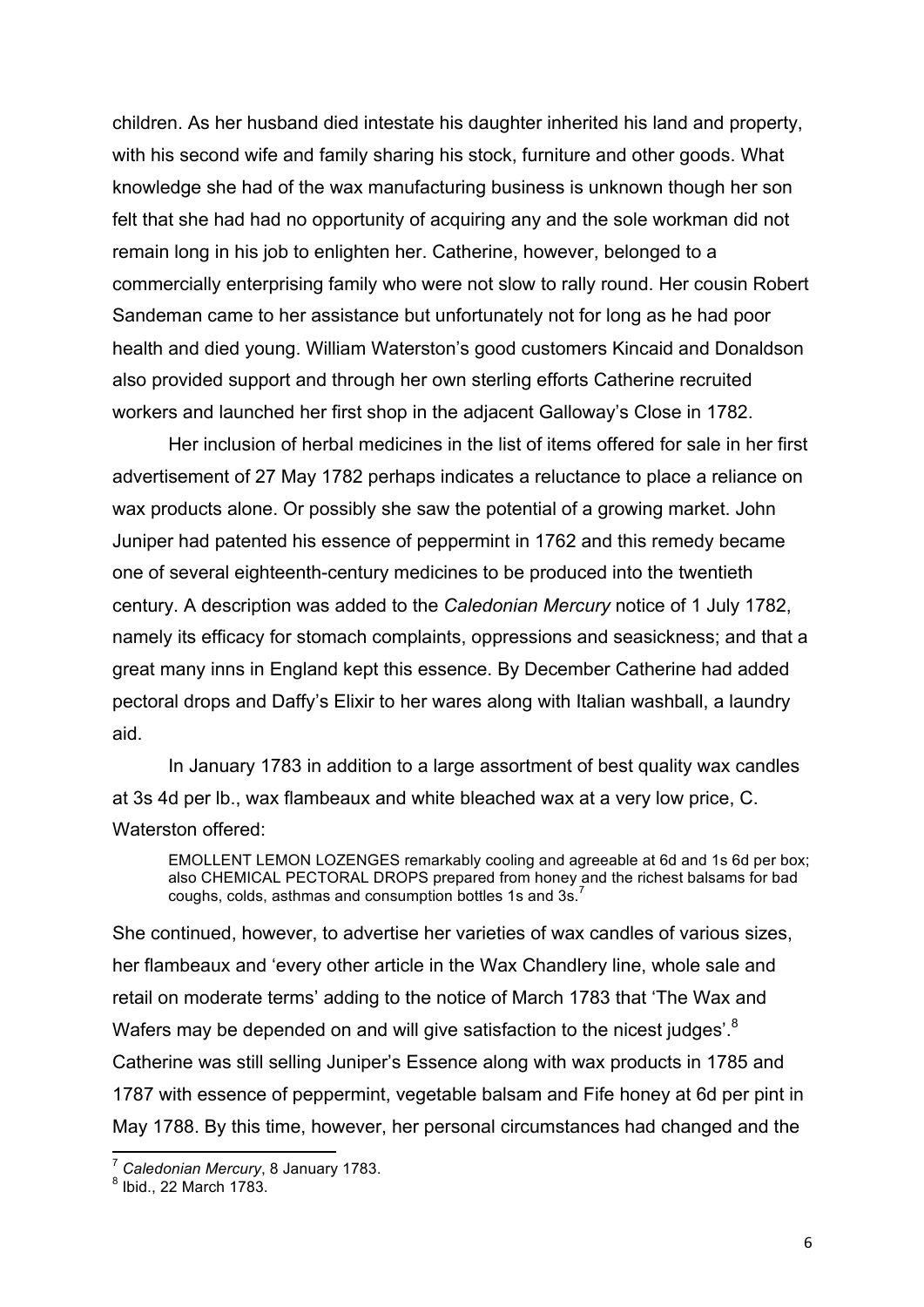newspaper advertisement of 12 January 1787 carried the name of Ferrier and Waterston.

Catherine attended the weekly meetings of the Glasite church in Chalmers Close.<sup>9</sup> In 1785 Mr Robert Ferrier a widower with three children joined the meeting and became an elder. On 2 October 1786 she married him and he had to resign his position as the second marriage of widowed elders was forbidden.



Henry Duguid, *Chalmers Close*, 1855, National Galleries of Scotland

Robert Ferrier, born on 11 July 1741, became minister of Largo parish church in 1764 and married Hannah eldest daughter of Anthony Keeling of Staffordshire on 29 April 1765. They had several children three of whom survived to adulthood. Hannah died in Dundee on 28 October 1784. Ferrier became interested in the writings of John Glas and Robert Sandeman as did his colleague James Smith of nearby Newburn. The two ministers met with several others at Balchrystie, a farm on the border of the parishes and on 17 August 1768 gave into the Presbytery a demission of their respective charges and a renunciation of the legal benefices annexed to them. While the Presbytery did not immediately accept their resignations, both men left their churches and preached to a meeting of 40 in Balchrystie and four in Largo.

 $9$  The Glasite meetinghouse in Barony Street was designed in 1834 and built in the following year. It is now the Ingleby Gallery.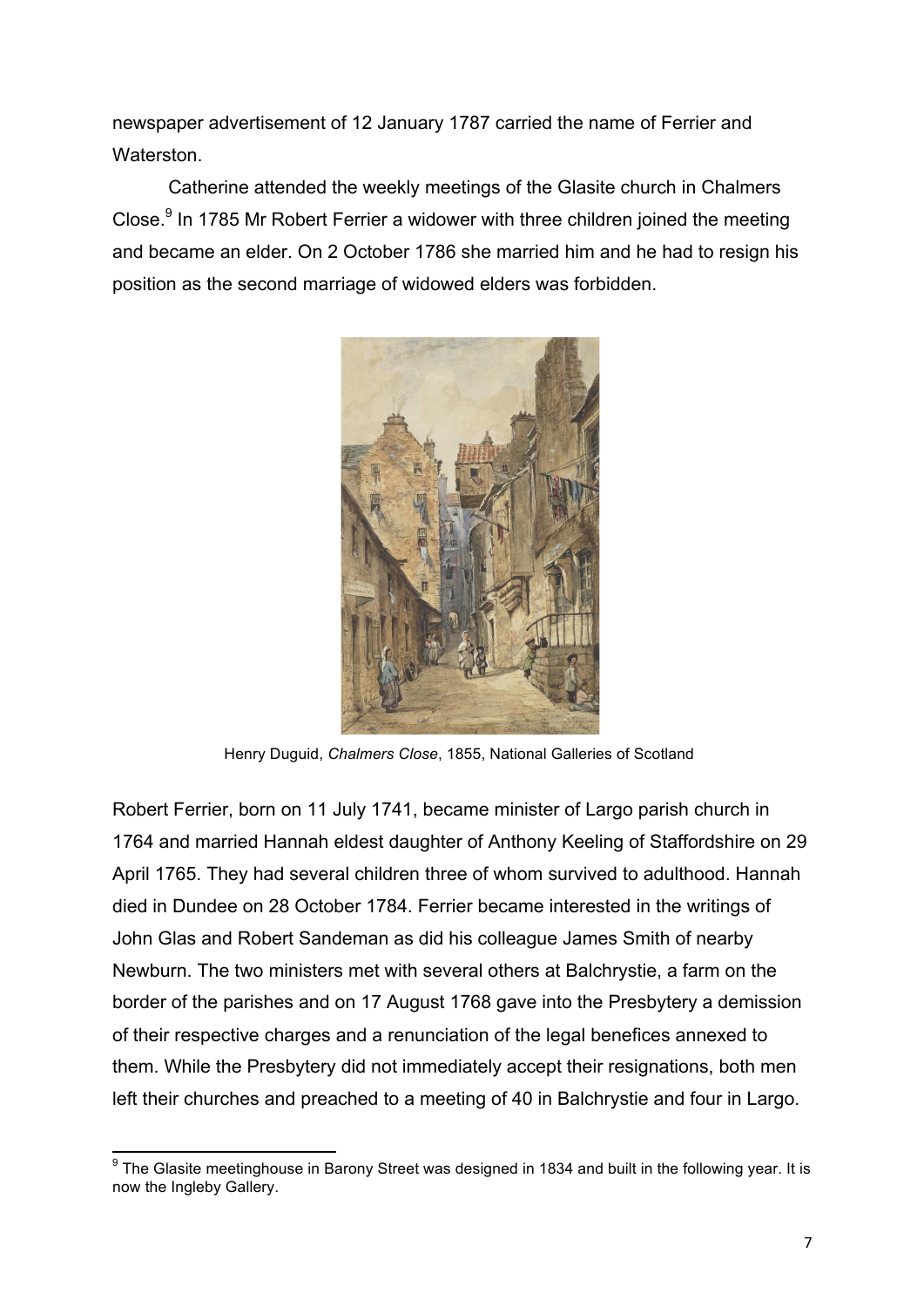They set out their case in a pamphlet of 60 pages published by Donaldson of Edinburgh and sold for 6d according to the *Scots Magazine* of 1 December 1768. Smith and Ferrier did not embrace all the Glasite teaching and came to be known as Scots Independents. Meanwhile in Glasgow a small group who had departed from the fold of the Church of Scotland consulted with the two men and built a chapel nicknamed the 'Candle Kirk' in which David Dale, Glasgow manufacturer and founder of the New Lanark Mills, officiated as pastor.<sup>10</sup> Robert Ferrier joined him in the role but later Ferrier left the chapel, joined the Glasite church and departed for Dundee. In 1777 he wrote an introduction, highly critical of opponents, to a new edition of John Glas' *Testimony of the King of Martrys*, originally published in 1729.

When Robert Ferrier and Catherine Waterston married in 1786 he was 46 years old and she 31. Both had families already but continued to have five more children – Jane, Catherine, Margaret and James all of whom died young and Robert born in 1794. He drowned in London dock in October 1813. The Glasite community to which they belonged had no paid employees only elders, deacons and deaconesses but Catherine would not at this time have been eligible for the latter role. Deaconesses had to be over 60 years, have brought up children and not be known as scandalmongers. The members of the church greeted each other with the holy kiss and celebrated communion every Sunday. Services lasted for five hours with a break in the middle for the love feast, usually a bowl of soup, so the Glasite meeting came to be called the Kale Kirk. The Glasites contributed to a common purse for the use of members and maintained a separate fund for helping the poor, regardless of religion. Each congregation remained independent and held itself responsible only to God.

As seen from the advertisement of 1787, Robert Ferrier joined his wife's business. Catherine's son George wrote scathingly in his journal:

My mother's second marriage was not a fortunate one. Mr Ferrier originally a clergyman was a bad man of business and always in difficulties as to money matters<sup>1</sup>

Nonetheless the business continued to trade and in 1788 Ferrier purchased from John Robinson, professor of natural history at the University, a property on St John's Hill, the Pleasance, 'partly with his own money about £400 and partly by borrowing

<sup>&</sup>lt;sup>10</sup> A candle-maker named Paterson funded the building.<br><sup>11</sup> NLS, Acc.12330/1.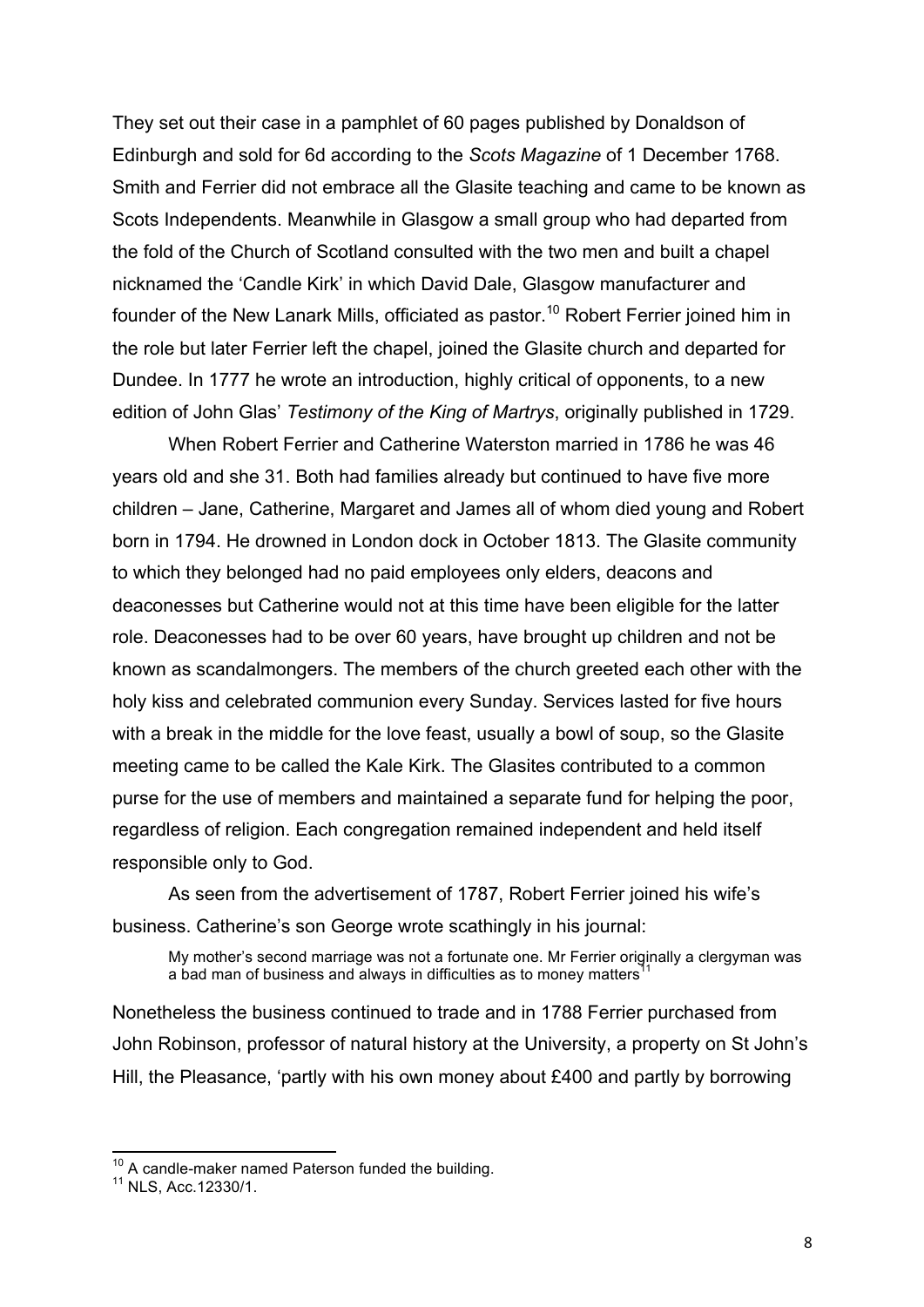on bond £350'.<sup>12</sup> His father-in-law George Sandeman or possibly Catherine's brother George stood as co-partner on the bond.<sup>13</sup> The purchase included both land formerly owned by the geologist Dr James Hutton and a newly built dwelling house consisting of two floors or stories with a garret and cellar enclosed by 'a parterre and garden planted with fruit trees, flowering shrubs, gooseberry, currantberry and other small fruit bushes'.<sup>14</sup> The family moved from the Lawnmarket to the new property – large enough to accommodate lodgers to supplement income – and Ferrier built a workhouse for the business.

Catherine's three Waterston sons attended the High School from 1788 – William for four years and George and John for five with George attending the Latin class at the College (University) during one winter. She sent William, however, to reside with his grandparents in Perth and to learn the cotton manufacturing trade. In 1797 he left Perth for Glasgow where he worked as principal clerk to various mercantile houses and married June Turnbull on 17 September 1801. In January 1794 George became an apprentice to Mr Ferrier's son-in-law Mr Robert Bruce writer (lawyer) and John undertook an apprenticeship with Mr Dan Shaw printer; but circumstances soon changed for George. On 5 February 1795 Catherine became a widow for the second time on the death of Robert Ferrier. George wrote later that 'it was thought proper that I should give up the writer profession and assist in taking charge of our own business'.<sup>15</sup> He did not seem to be very enthusiastic to embark on a partnership with his mother and spent some time in excursions away from Edinburgh. For example, in August 1796 he had a walking tour to Galashiels, Selkirk, Hawick, Jedburgh, Oxnam, Ancrum and Melrose; and in July 1797 he and his brother William visited Perth. In August 1798 Catherine's brother George procured a situation for nephew George in London in the mercantile house of Stein Smith and Co. in Fenchurch Street and he made the journey there by sea. He remained in London until June 1799.

In the meantime Catherine continued to run the business and rather against her son's will, agreed to purchase the St John's Hill property from her step-daughters Hannah and Elizabeth Ferrier. She already had liferent of the workhouses. The business, still trading as Ferrier and Waterston, had moved to Bull Turnpike,

 $12$  Ibid.

<sup>13</sup> NLS, Acc.12335/439.

<sup>&</sup>lt;sup>14</sup> NLS, Acc.12330/7.

<sup>15</sup> NLS, Acc.12330/1.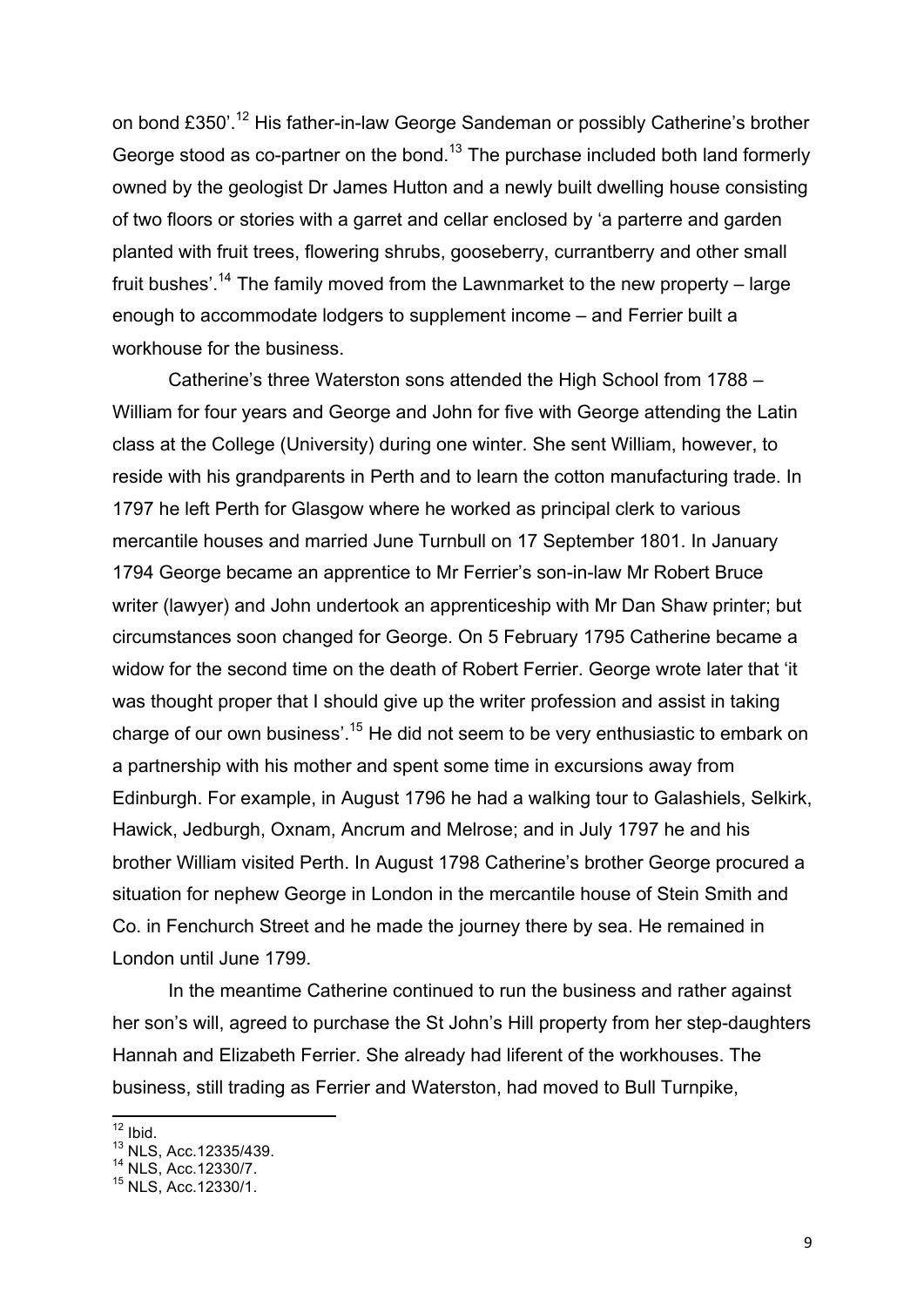opposite Blair Street, High Street Edinburgh by 1800. An advertisement of 27

November 1802 thanked their friends in town and country for their support:

and from the advantages which they now enjoy in procuring their Materials, they flatter themselves that the following Articles of their Manufacture will be found to be of superior quality, viz. the very finest SEALING WAX, Red and Black. Other kinds of SEALING WAX, for various Purposes SEALING WAX for WINE, of the best colours, at reduced prices when taken in quantities Finest GLAZED WAFERS, all colours and sizes Best WAX FLAMBEAUX, common ditto and links Best Japan SHINING INK in Phials They have likewise for sale WAX and SPERMACETTI CANDLES of the best London Manufacture. WAX TAPERS BEES WAX, Yellow and Bleached. Also, A complete Assortment of BLACK LEAD PENCILS and other Stationery Articles on Moderate terms.<sup>16</sup>

Out had gone the herbal medicines to be replaced by stationery. By 1806 the Waterstons were marketing their white, green and red wax and spermacetti candles of every size and similarly coloured wax tapers as 'all of the manufacture of Mess B. BARCLAY'S, Waxchandlers to their Majesties'.17 Moreover:

From a connection they have formed with one of the first makers in England, they are enabled to sell with great allowance to dealers

In February 1800 Catherine received a windfall in the form of a legacy of £40 from a Miss Guthrie; but in the February of the following year her son John died. Her stepdaughter Margaret then came to live with her permanently, having leased her own house. Margaret had married Edinburgh merchant William Gibson on 27 October 1786.<sup>18</sup> When George Waterston married Jane Blair from Dunkeld on 28 March 1803, he and his mother 'were at some expense dividing the house St John's Hill and building a new kitchen'.<sup>19</sup> George and his family lived there until 1834 when he moved to 25 London Street leaving George Waterston Junior to occupy 6 St John's Hill.

 <sup>16</sup> *Caledonian Mercury*, 27 November 1802.

<sup>17</sup> Ibid., 6 December 1806.

 $18$  When William Gibson died is as yet undetermined but his will is dated 26 January 1808 and is located in the National Archives, Kew – PROB11/1472/235. He may have died in Jamaica.  $^{19}$  NLS, Acc.12330/1.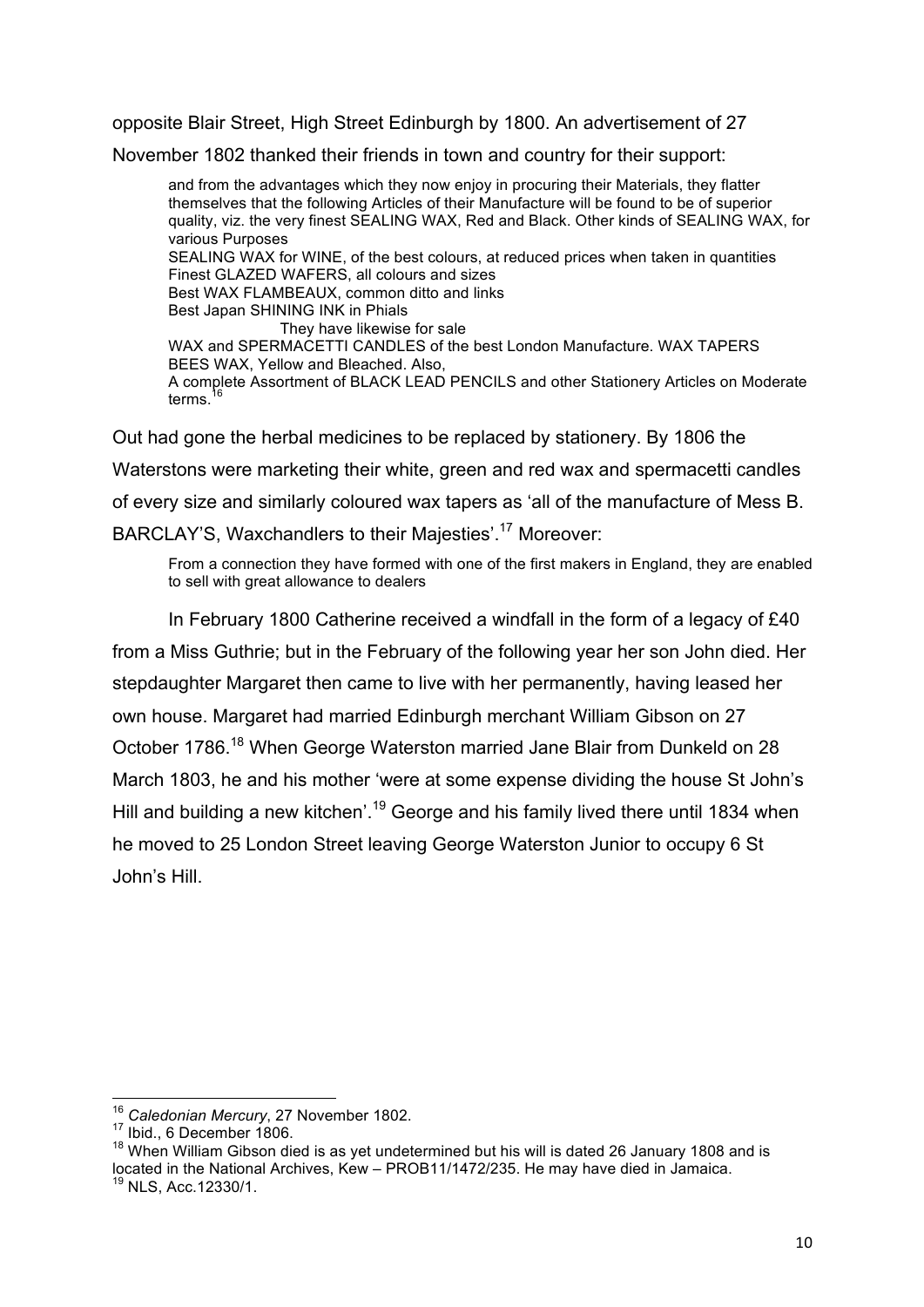

Thomas Shepherd, *Hanover Street*, 1828

The Ferrier and Waterston shop eventually abandoned the Old Town for a 'commodious shop' at 16 Hanover Street in 1828.<sup>20</sup> Their advertisement announced that they would continue to manufacture their previous products as usual as well as selling an assortment of stationery.

Catherine's eldest son William died on 30 October 1806 and his wife shortly after. They left no children. His mother had brought him to her house from Glasgow shortly before his death and in May 1807 had to travel to that city to dispose of his furniture. Details of Catherine's life come from the journal of her son George and are tantalisingly brief but she continued to be involved with the wax chandlery business. For example, on 26 June 1811 he recorded:

My mother and I looking at the stock of Dickson booksellers lately dead which we thought of purchasing but changed our mind.<sup>2</sup>

Following the death of his half-brother Robert Ferrier by drowning in London Dock on 27 October 1813, George wrote on 23 November, 'Mother in the shop first time since the 30th' (the day they received the news). $22$  Circumstances in the shop had also changed. Peggy Miles the shopkeeper had by July 1811, become very frail necessitating George's frequent presence and on 4 March 1812 she died after 26 years of working for Ferrier and Waterston. Fortunately 'a smart looking little girl' had previously been engaged to assist by running errands. Trade suffered as a result of the long war against Napoleon's France with a shortage of resin at the beginning of 1815 causing a problem in fulfilling a large order for flambeau; and the price of wax candles fell from 3s 8d to 3s 2d. In October 1816 the firm began buying and selling composition candles and the Commercial Bank extended credit thanks to George's inheritance from his half sister of four shares; but in December Waterston had to 'lay

<sup>&</sup>lt;sup>20</sup> Caledonian Mercury, 22 March 1828.<br><sup>21</sup> NLS. Acc.12330/1.

 $22$  Ibid.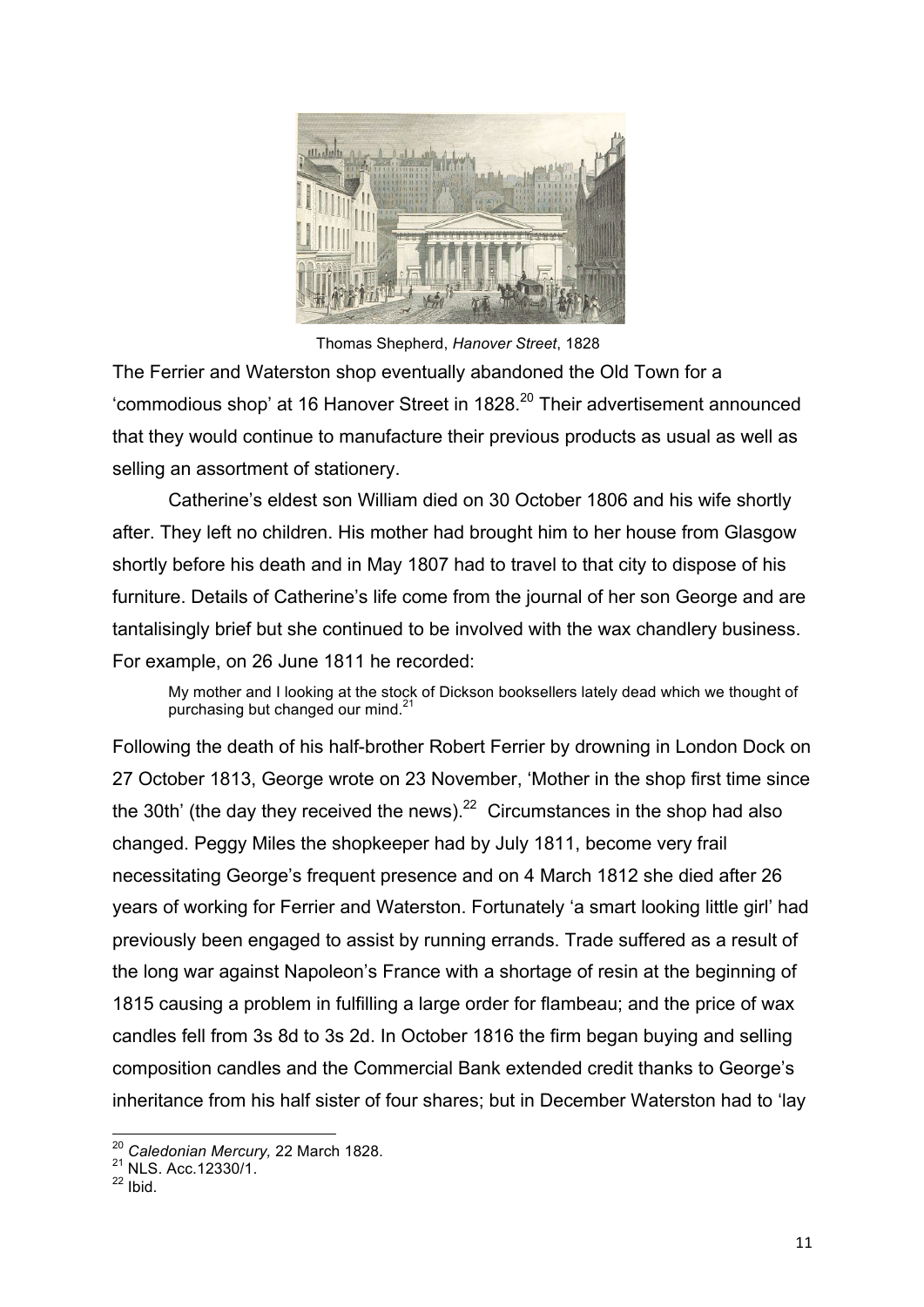aside William Hume by reason of the dullness of trade and put him on half wages'.<sup>23</sup> Nonetheless Ferrier and Waterston survived.

Catherine had continued her late husband's method of income supplement by taking in lodgers. It is not easy to ascertain from George's journal, which of the many people mentioned as staying with his mother were family guests and which were paying. A female cousin of William Waterston's first wife resided with her for 12 years and died in February 1811 aged 77. Old Miss Anne Boswell arrived in October 1811 as a boarder and stayed for three years, though she proved to be rather troublesome in the end. Amongst others Catherine also accommodated Mr Ferrier's granddaughter Hannah in 1811 but declined a second session in 1815. William Tulloch resided for the winter of 1811 before sailing for Newcastle and a French governess spent some time in the St John's Hill house in 1816. Writer and feminist Mary Anne Radcliffe came to stay in 1810 and while there discussed the publication of her memoirs with William Stewart printer.<sup>24</sup> Mrs Ferrier St John's-hill subscribed for three copies and various members of the Sandeman and Ferrier families appear in the list of subscribers. Copies were available at Ferrier and Waterston, High Street. In addition Catherine decided to buy to rent and she and George looked at several buildings in Portobello before settling on a property in James Square for which she paid £615 in June 1815. This she let to a Mr Orr in February 1816. Also as a widow of a former Church of Scotland minister, from 1796 she received an annual annuity from the Ministers Widows Fund ranging from £20 to £29.

The Sandeman family kept in contact with each other but a momentous occasion occurred on 28 July 1812 when Catherine, her two brothers and two sisters dined with her – the first time they had all been together in 37 years. She seems to have been very sociable and regularly held dinner parties for family and friends; in turn visiting or having meals with people in Coates, Leith, Portobello, Musselburgh, Inveresk and Newcastle. She sailed to the latter town with son Robert in August 1809 and remained there with Dr Leighton until November, returning via Dunbar where she stayed without Robert before returning to Edinburgh in time to bring in the New Year with her son George's family and with brother David. On 25 August 1814 George Waterston with his mother and aunt viewed his uncle David's portrait painted by Henry Raeburn. Eight years later Catherine also sat for her portrait though not to

 <sup>23</sup> NLS, Acc.12235/427.

<sup>24</sup> *The memoirs of Mrs Anne Radcliffe in familiar letters to her female friend*, Edinburgh 1810.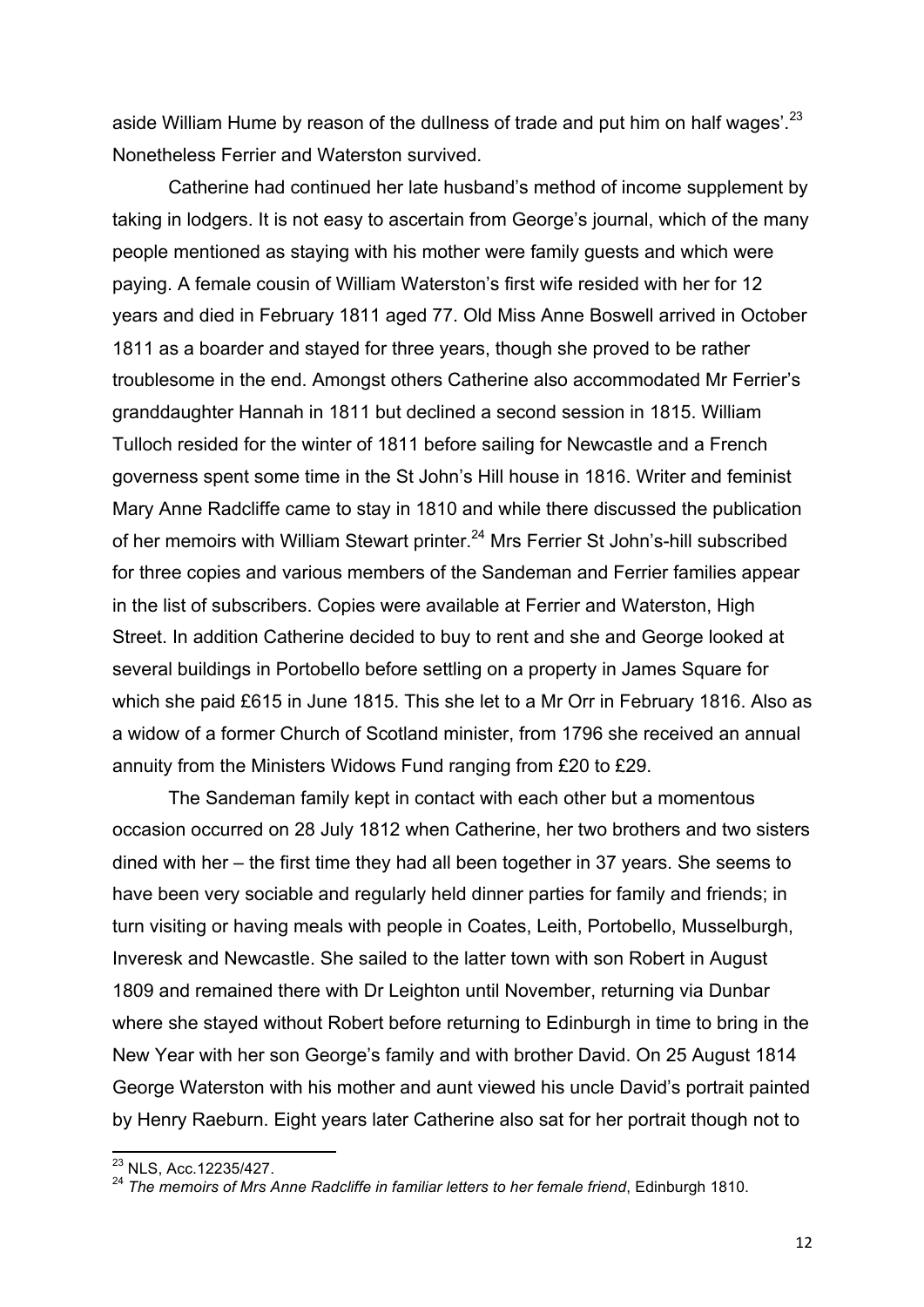Raeburn. The work by George Simson is now in the collections of the National Galleries of Scotland, having been gifted by Miss Leonora Waterston in 2003.



National Galleries of Scotland, *Catherine Sandeman* by George Simson, 1822

Catherine maintained her central role in the family. On 1 July 1822 her daughter-in law Jane Waterston wrote to her daughter Catherine who was visiting her maternal grandparents in Dunkeld:

Your grandmother expects Miss Leighton on about this time she is doing all in her power to get her a situation.<sup>25</sup>

Two years later Jane informed her daughter who had travelled to London for a holiday:

…your Grand Mother is in good health and spirits I do not know what to bid you bring her back but think a pair of fine Black kid gloves.

George Waterston junior relayed family news to his brother Charles who was staying with his grandmother Mrs Blair in Dunkeld in December 1826.

Mr John Glas Sandeman is here from Glasgow just now he is to breakfast with Grandmother tomorrow morning he says Mr Geo Sandeman in London is rather quaking for his Oporto

 $25$  NLS, Acc12330/4. A situation would be some form of employment such as a governess or post in domestic service.